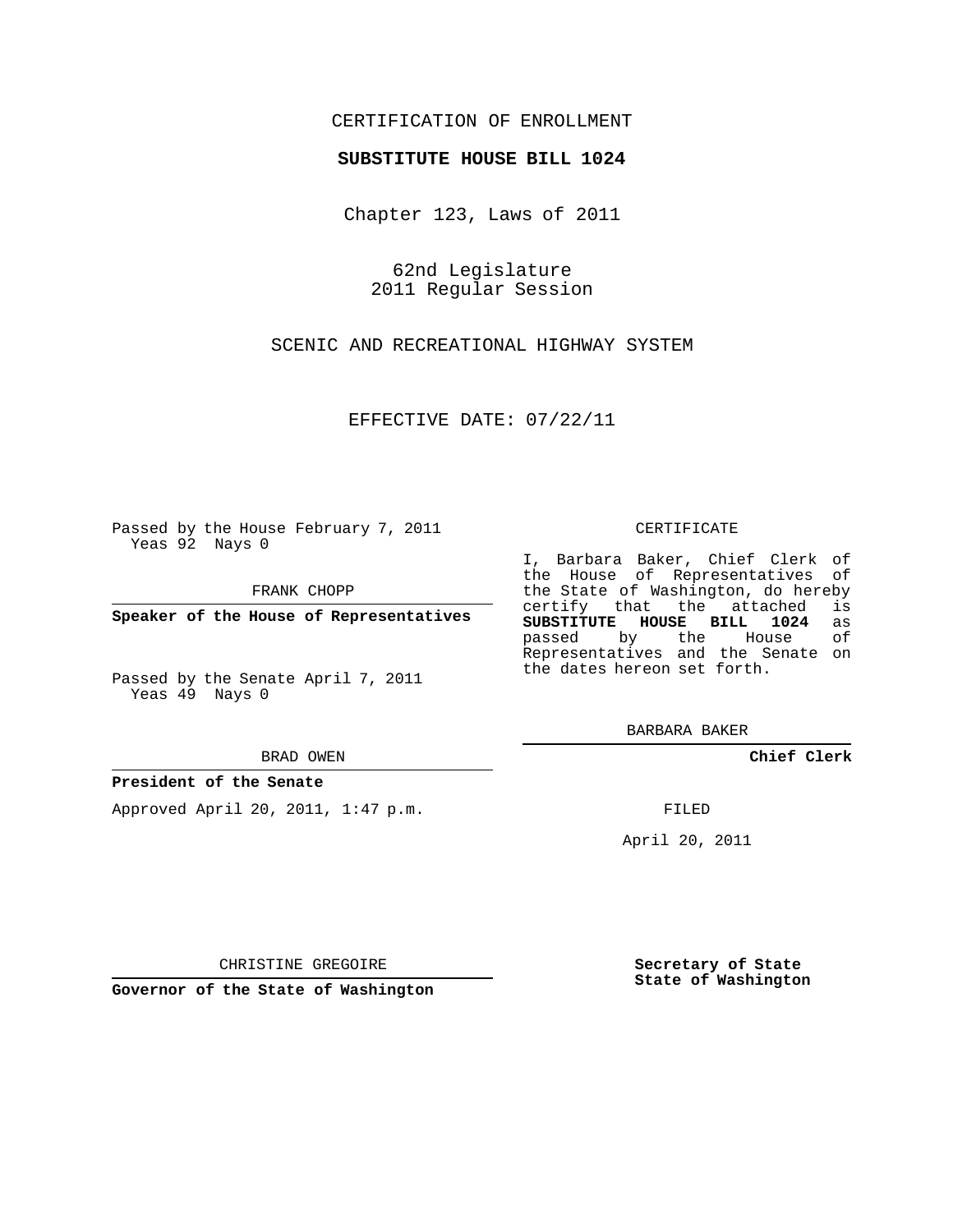# **SUBSTITUTE HOUSE BILL 1024** \_\_\_\_\_\_\_\_\_\_\_\_\_\_\_\_\_\_\_\_\_\_\_\_\_\_\_\_\_\_\_\_\_\_\_\_\_\_\_\_\_\_\_\_\_

\_\_\_\_\_\_\_\_\_\_\_\_\_\_\_\_\_\_\_\_\_\_\_\_\_\_\_\_\_\_\_\_\_\_\_\_\_\_\_\_\_\_\_\_\_

Passed Legislature - 2011 Regular Session

# **State of Washington 62nd Legislature 2011 Regular Session**

**By** House Transportation (originally sponsored by Representatives Fagan, Schmick, Armstrong, Clibborn, Liias, Frockt, and Moeller)

READ FIRST TIME 01/21/11.

 AN ACT Relating to an addition to the scenic and recreational highway system; and amending RCW 47.39.020.

BE IT ENACTED BY THE LEGISLATURE OF THE STATE OF WASHINGTON:

 **Sec. 1.** RCW 47.39.020 and 2010 c 14 s 2 are each amended to read as follows:

 The following portions of highways are designated as part of the scenic and recreational highway system:

 (1) State route number 2, beginning at the crossing of Woods creek at the east city limits of Monroe, thence in an easterly direction by way of Stevens pass to a junction with state route number 97 in the vicinity of Peshastin; also

 Beginning at the junction with state route number 17, in the vicinity of Coulee City, thence easterly to the junction with state route number 155;

 (2) State route number 3, beginning at a junction with state route number 101 in the vicinity of Shelton, thence northeasterly and northerly to a junction with state route number 104 in the vicinity of Port Gamble;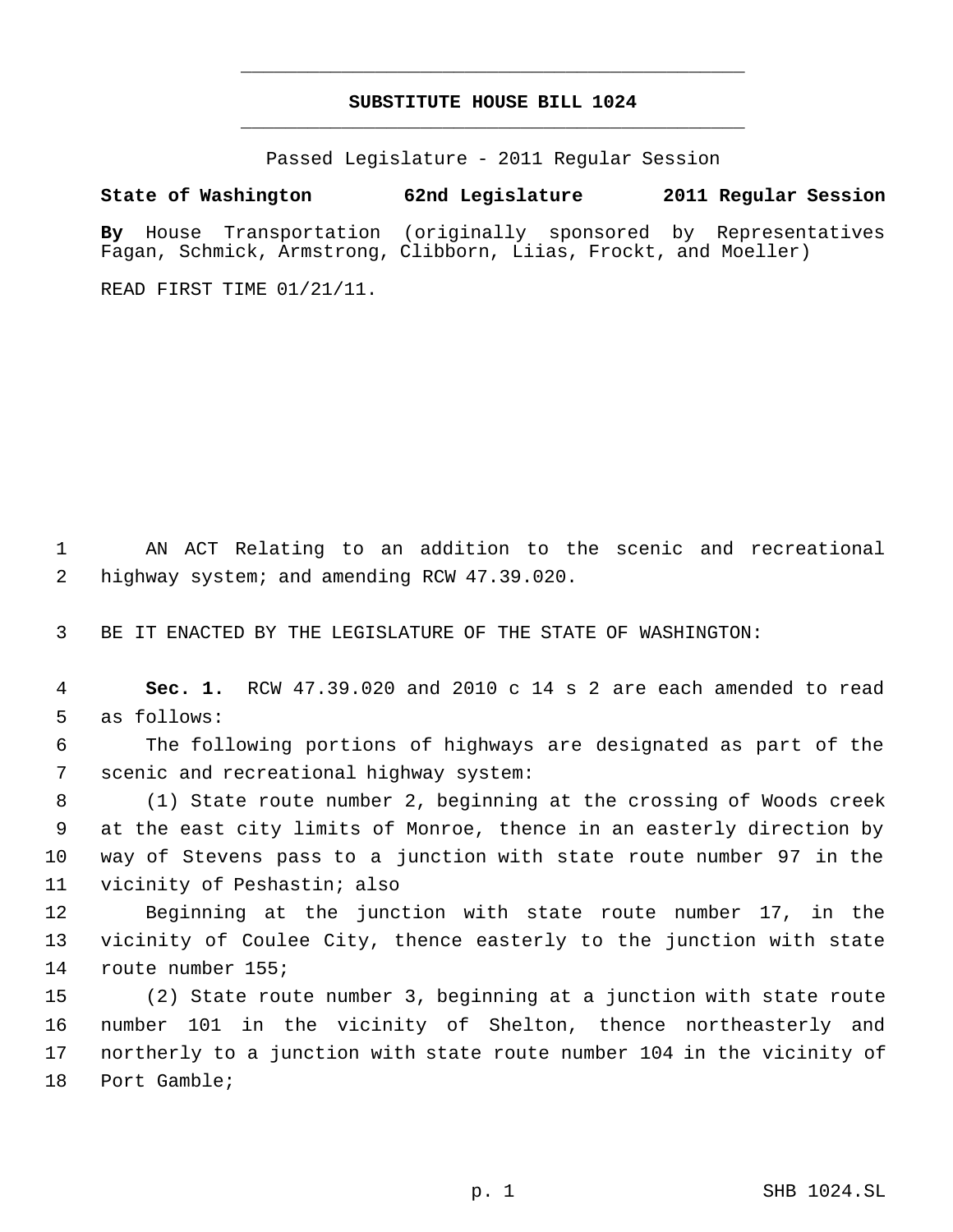(3) State route number 4, beginning at the junction with state route number 101, thence easterly through Cathlamet to Coal Creek road, approximately .5 miles west of the Longview city limits;

 (4) State route number 5, beginning at the junction with Starbird Road in Snohomish county, thence northerly to the junction with Bow Hill Road in Skagit county, to be designated as an agricultural scenic 7 corridor with appropriate signage;

 (5) State route number 6, beginning at the junction with state route number 101 in Raymond, thence easterly to the junction with state 10 route number 5, in the vicinity of Chehalis;

 (6) State route number 7, beginning at the junction with state route number 12 in Morton, thence northerly to the junction with state route number 507;

 (7) State route number 8, beginning at a junction with state route number 12 in the vicinity of Elma, thence easterly to a junction with state route number 101 near Tumwater;

 (8) State route number 9, beginning at the junction with state route number 530 in Arlington, thence northerly to the end of the route 19 at the Canadian border;

 (9) State route number 10, beginning at Teanaway junction, thence easterly to a junction with state route number 97 west of Ellensburg;

 (10) State route number 11, beginning at the junction with state route number 5 in the vicinity of Burlington, thence in a northerly 24 direction to the junction with state route number 5;

 (11) State route number 12, beginning at a junction with a county road approximately 2.8 miles west of the crossing of the Wynoochee river which is approximately 1.2 miles west of Montesano, thence in an easterly direction to a junction with state route number 8 in the vicinity of Elma; also

 Beginning at a junction with state route number 5, thence easterly by way of Morton, Randle, and Packwood to the junction with state route number 410, approximately 3.5 miles west of Naches; also

 Beginning at the junction with state route number 124 in the vicinity of the Tri-Cities, thence easterly through Wallula and Touchet to a junction with a county road approximately 2.4 miles west of a junction with state route number 129 at Clarkston;

(12) State route number 14, beginning at the crossing of Gibbons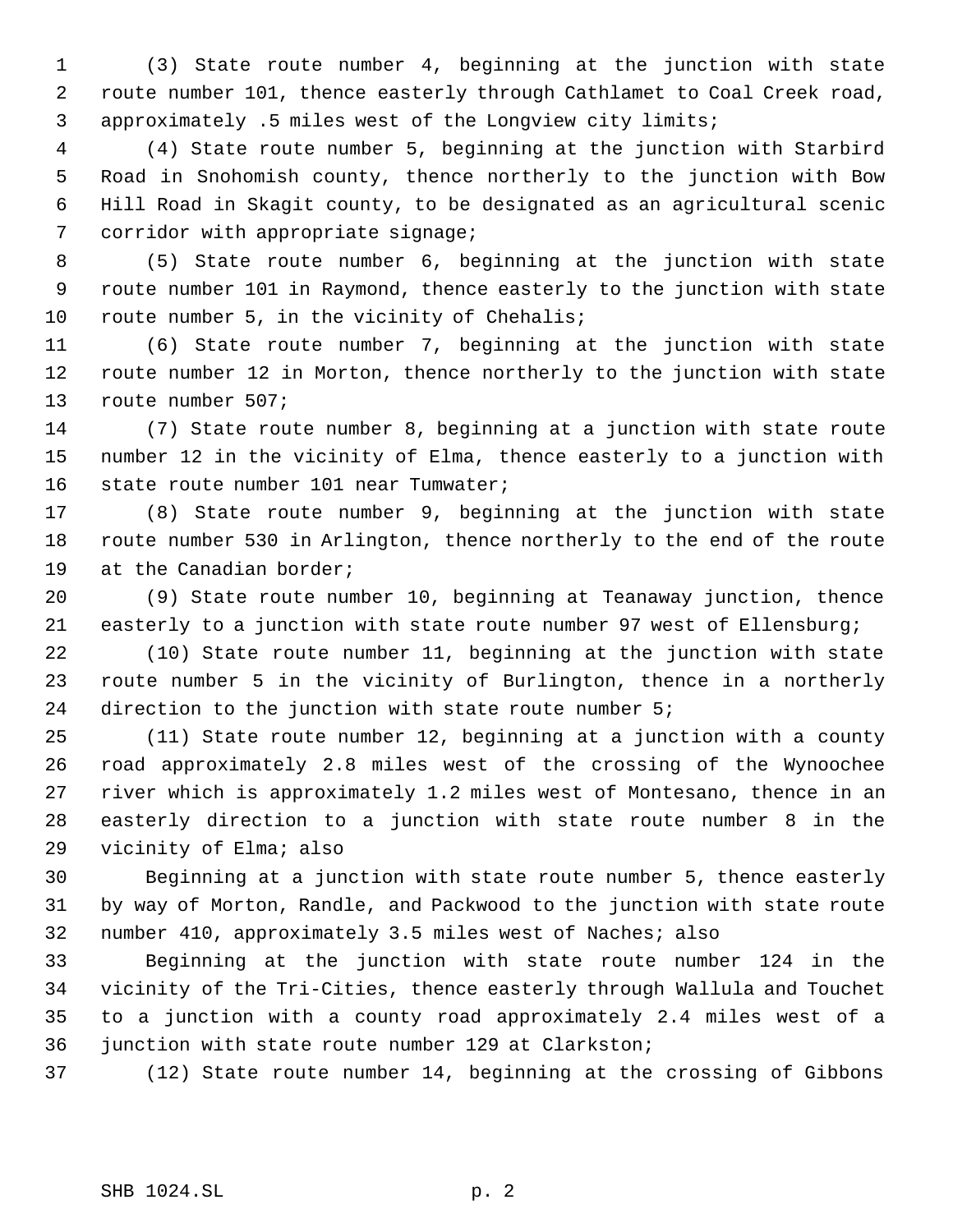creek approximately 0.9 miles east of Washougal, thence easterly along the north bank of the Columbia river to a point in the vicinity of Plymouth;

 (13) State route number 17, beginning at a junction with state route number 395 in the vicinity of Mesa, thence northerly to the junction with state route number 97 in the vicinity of Brewster;

 (14) State route number 19, the Chimacum-Beaver Valley road, beginning at the junction with state route number 104, thence northerly to the junction with state route number 20;

 (15) State route number 20, beginning at the junction with state route number 101 to the ferry zone in Port Townsend; also

 Beginning at the Keystone ferry slip on Whidbey Island, thence northerly and easterly to a junction with state route number 153 southeast of Twisp; also

 Beginning at the junction of state route number 97 in the vicinity of Okanogan, thence westerly across the Okanogan river to the junction with state route number 215; also

 Beginning at a junction with state route number 97 near Tonasket, thence easterly and southerly to a junction with state route number 2 at Newport;

 (16) State route number 25, beginning at the Spokane river bridge, thence northerly through Cedonia, Gifford, Kettle Falls, and Northport, to the Canadian border;

 (17) State route number 26, beginning at the Whitman county boundary line, thence easterly by way of the vicinities of La Crosse and Dusty to a junction with state route number 195 in the vicinity of Colfax;

 (18) State route number 27, beginning at a junction with state route number 195 in the vicinity of Pullman, thence northerly by way of the vicinities of Palouse and Garfield to a junction with state route number 271 in the vicinity of Oakesdale; also

 From a junction with state route number 271 at Oakesdale, thence 33 northerly to the vicinity of ((Tekoa)) Rockford;

 (19) State route number 31, beginning at the junction with state route number 20 in Tiger, thence northerly to the Canadian border;

 (20) State route number 82, beginning at the junction with state route number 395 south of the Tri-Cities area, thence southerly to the end of the route at the Oregon border;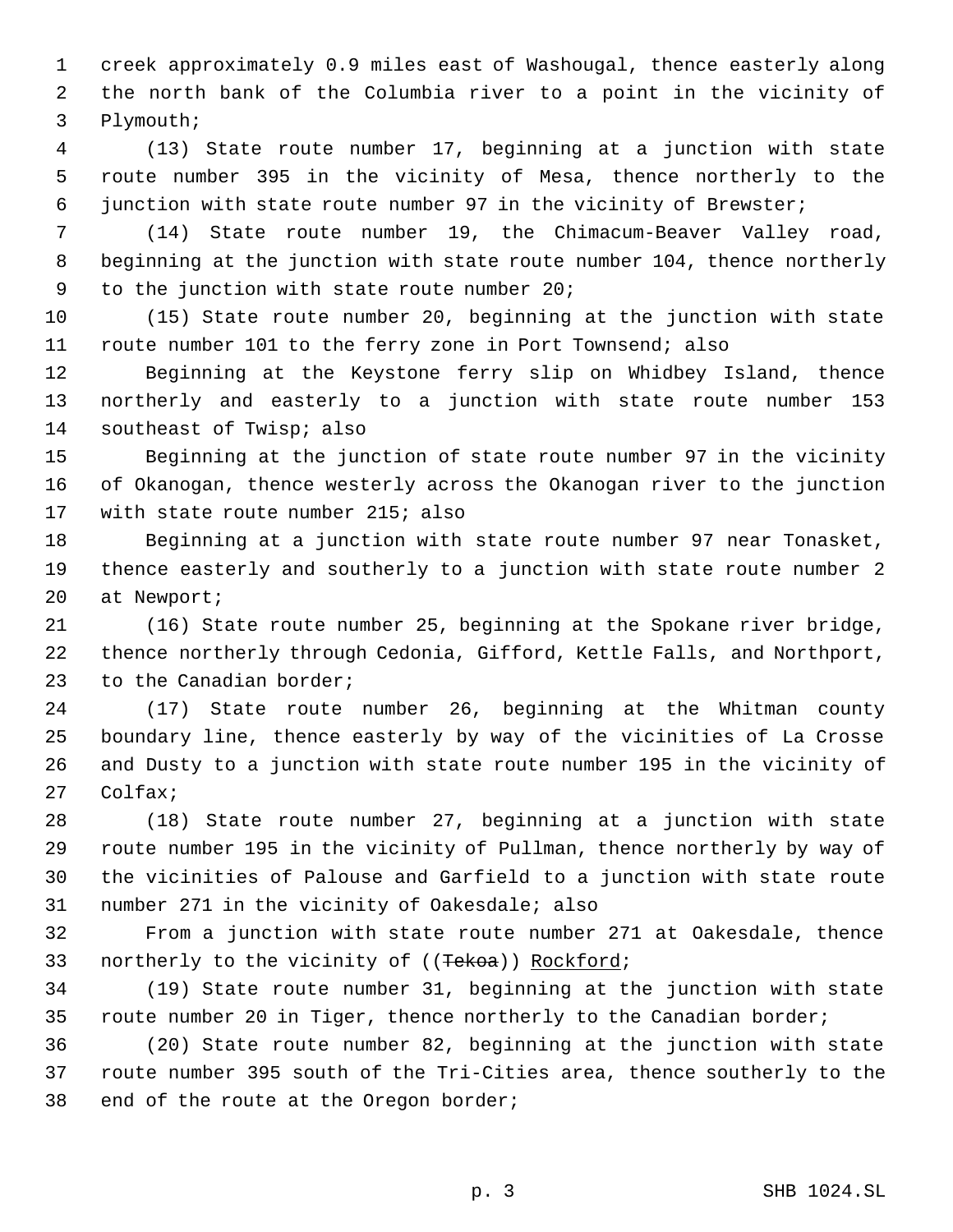(21) State route number 90, beginning at the junction with East Sunset Way in the vicinity east of Issaquah, thence easterly to Thorp road 9.0 miles west of Ellensburg;

 (22) State route number 97, beginning at the Oregon border, in a northerly direction through Toppenish and Wapato to the junction with state route number 82 at Union Gap; also

 Beginning at the junction with state route number 10, 2.5 miles north of Ellensburg, in a northerly direction to the junction with state route number 2, 4.0 miles east of Leavenworth; also

 Beginning at the junction of state route number 153 in the vicinity south of Pateros, thence northerly by way of the vicinities of Brewster, Okanogan, Omak, Riverside, Tonasket, and Oroville to the international boundary line;

 (23) State route number 97 alternate, beginning at the junction with state route number 2 in the vicinity of Monitor, thence northerly to the junction with state route number 97, approximately 5.0 miles north of Chelan;

 (24) State route number 101, beginning at the Astoria-Megler bridge, thence north to Fowler street in Raymond; also

 Beginning at a junction with state route number 109 in the vicinity of Queets, thence in a northerly, northeasterly, and easterly direction by way of Forks to the junction with state route number 5 in the vicinity of Olympia;

 (25) State route number 104, beginning at a junction with state route number 101 in the vicinity south of Discovery bay, thence in a southeasterly direction to the Kingston ferry crossing;

 (26) State route number 105, beginning at a junction with state route number 101 at Raymond, thence westerly and northerly by way of Tokeland and North Cove to the shore of Grays Harbor north of Westport; also

 Beginning at a junction with state route number 105 in the vicinity south of Westport, thence northeasterly to a junction with state route number 101 at Aberdeen;

 (27) State route number 109, beginning at a junction with state route number 101 in Hoquiam to a junction with state route number 101 in the vicinity of Queets;

(28) State route number 112, beginning at the easterly boundary of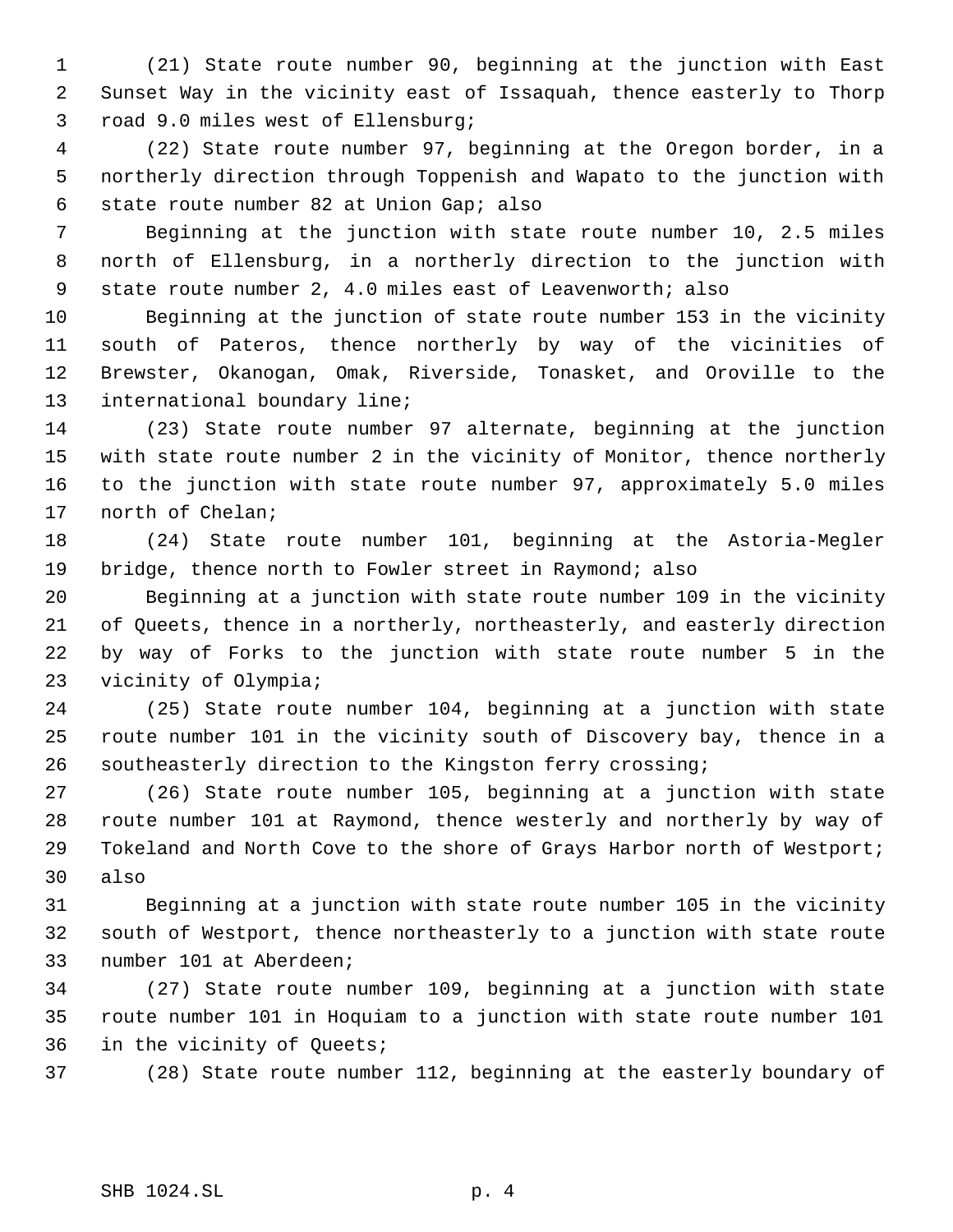the Makah Indian reservation, thence in an easterly direction to the vicinity of Laird's corner on state route number 101;

 (29) State route number 116, beginning at the junction with the Chimacum-Beaver Valley road, thence in an easterly direction to Fort Flagler State Park;

 (30) State route number 119, beginning at the junction with state route number 101 at Hoodsport, thence northwesterly to the Mount Rose development intersection;

 (31) State route number 122, Harmony road, between the junction with state route number 12 near Mayfield dam and the junction with state route number 12 in Mossyrock;

 (32) State route number 123, beginning at the junction with state route number 12 in the vicinity of Morton, thence northerly to the 14 junction with state route number 410;

 (33) State route number 129, beginning at the Oregon border, thence northerly to the junction with state route number 12 in Clarkston;

 (34) State route number 141, beginning at the junction with state route number 14 in Bingen, thence northerly to the end of the route at the Skamania county line;

 (35) State route number 142, beginning at the junction with state route number 14 in Lyle, thence northeasterly to the junction with state route number 97, .5 miles from Goldendale;

 (36) State route number 153, beginning at a junction with state route number 97 in the vicinity of Pateros, thence in a northerly direction to a junction with state route number 20 in the vicinity south of Twisp;

 (37) State route number 155, beginning at a junction with state route number 2 in the vicinity north of Coulee City, thence northerly and westerly to the junction with state route number 215;

 (38) State route number 194, beginning at the Port of Almota to the junction with state route number 195 in the vicinity of Pullman;

 (39) State route number 195, beginning at the Washington-Idaho boundary line southeast of Uniontown, thence northwesterly and northerly by way of the vicinity of Colton, Pullman, Colfax, Steptoe, and Rosalia to the Whitman county boundary line;

 (40) State route number 202, beginning at the junction with state route number 522, thence in an easterly direction to the junction with state route number 90 in the vicinity of North Bend;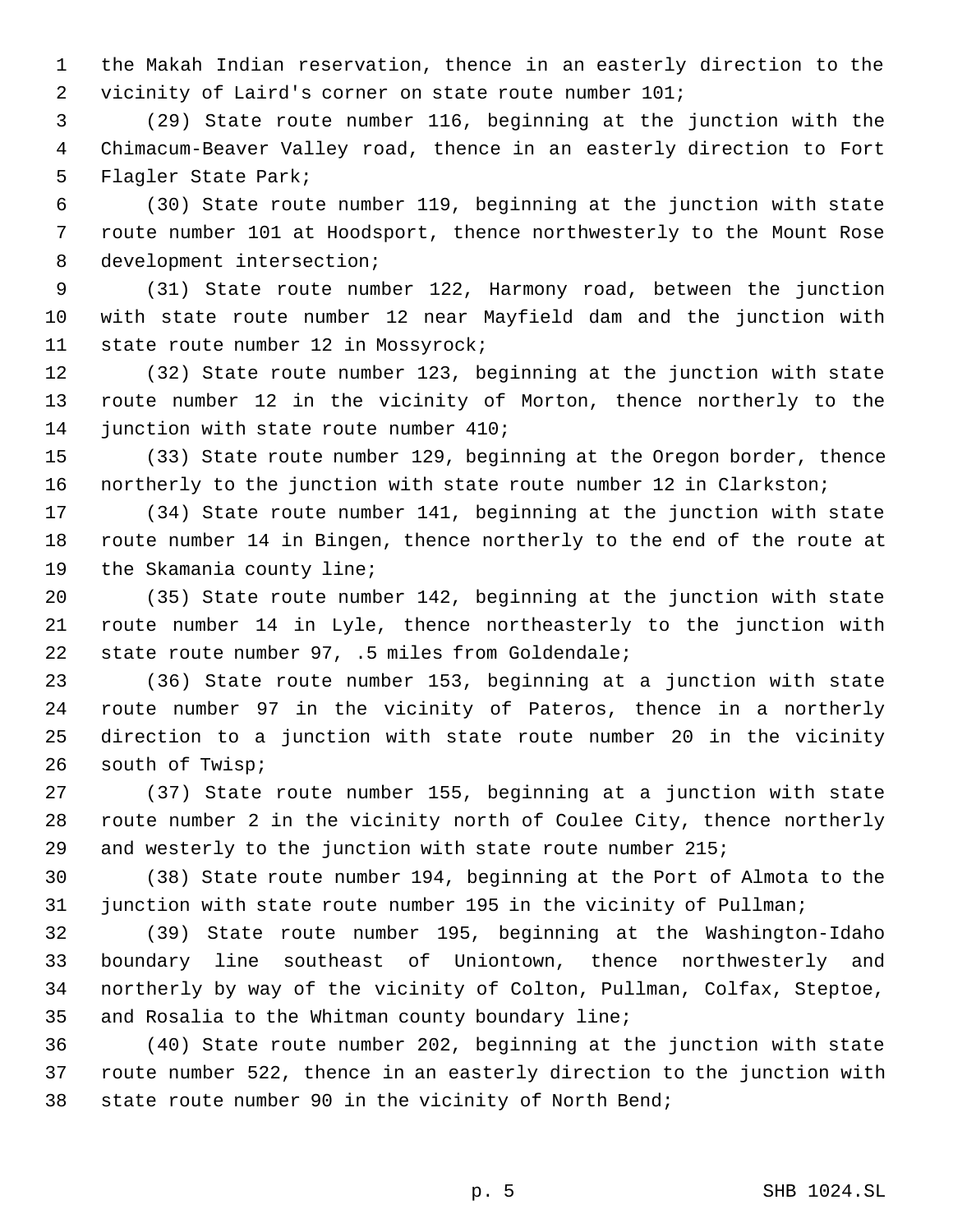(41) State route number 211, beginning at the junction with state route number 2, thence northerly to the junction with state route number 20 in the vicinity of Usk;

 (42) State route number 215, beginning at the junction of state route number 20 in the vicinity of Okanogan, thence northeasterly on the west side of the Okanogan river to a junction with state route number 97 north of Omak;

 (43) State route number 231, beginning at the junction with state route number 23, in the vicinity of Sprague, thence in a northerly direction to the junction with state route number 2, approximately 2.5 miles west of Reardan;

 (44) State route number 261, beginning at the junction with state route number 12 in the vicinity of Delaney, thence northwesterly to the 14 junction with state route number 260;

 (45) State route number 262, beginning at the junction with state route number 26, thence northeasterly to the junction with state route number 17 between Moses Lake and Othello;

 (46) State route number 271, beginning at a junction with state route number 27 in the vicinity of Oakesdale, thence northwesterly to a junction with state route number 195 in the vicinity south of Rosalia;

 (47) State route number 272, beginning at the junction with state route number 195 in Colfax, thence easterly to the Idaho state line, approximately 1.5 miles east of Palouse;

 (48) State route number 278, beginning at a junction with state 26 route number 27, thence easterly via Rockford to the Idaho state line;

 (49) State route number 305, beginning at the Winslow ferry dock to the junction with state route number 3 approximately 1.0 mile north of Poulsbo;

 $((49)$ ) (50) State route number 395, beginning at the north end of the crossing of Mill creek in the vicinity of Colville, thence in a northwesterly direction to a junction with state route number 20 at the west end of the crossing over the Columbia river at Kettle Falls;

 ( $(\overline{50})$ ) (51) State route number 401, beginning at a junction with state route number 101 at Point Ellice, thence easterly and northerly to a junction with state route number 4 in the vicinity north of Naselle;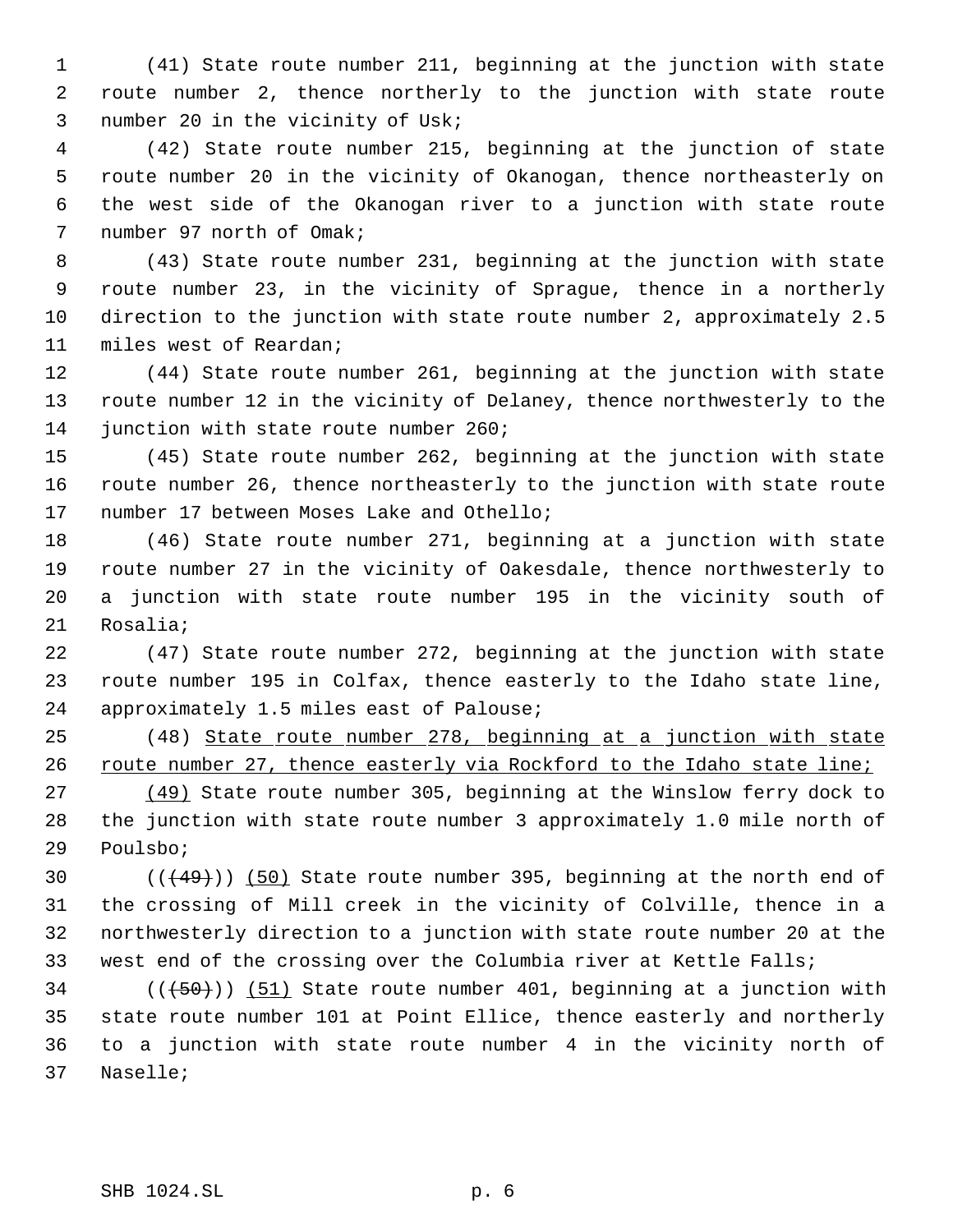1  $((+51)$ )  $(52)$  State route number 410, beginning 4.0 miles east of Enumclaw, thence in an easterly direction to the junction with state route number 12, approximately 3.5 miles west of Naches;

4 (( $(52)$ )) (53) State route number 501, beginning at the junction with state route number 5 in the vicinity of Vancouver, thence northwesterly on the New Lower River road around Vancouver Lake;

7 (( $(53)$ )) (54) State route number 503, beginning at the junction with state route number 500, thence northerly by way of Battle Ground and Yale to the junction with state route number 5 in the vicinity of Woodland;

11  $((+54))$   $(55)$  State route number 504, beginning at a junction with state route number 5 at Castle Rock, to the end of the route on 13 Johnston Ridge, approximately milepost 52;

14  $((+55))$  (56) State route number 505, beginning at the junction with state route number 504, thence northwesterly by way of Toledo to 16 the junction with state route number 5;

17 (((+56))) (57) State route number 508, beginning at the junction with state route number 5, thence in an easterly direction to the 19 junction with state route number 7 in Morton;

 $((+57))$  (58) State route number 525, beginning at the ferry toll booth on Whidbey Island to a junction with state route number 20 east of the Keystone ferry slip;

 $((+58))$  (59) State route number 542, beginning at the junction with state route number 5, thence easterly to the vicinity of Austin pass in Whatcom county;

 ( $(\overline{+59})$ ) (60) State route number 547, beginning at the junction with state route number 542 in Kendall, thence northwesterly to the junction with state route number 9 in the vicinity of the Canadian border;

30  $((+60))$   $(61)$  State route number 706, beginning at the junction with state route number 7 in Elbe, in an easterly direction to the end of the route at Mt. Rainier National Park;

 $((61))$   $(62)$  State route number 821, beginning at a junction with state route number 82 at the Yakima firing center interchange, thence in a northerly direction to a junction with state route number 82 at the Thrall road interchange;

37  $((62))$   $(63)$  State route number 971, Navarre Coulee road, between